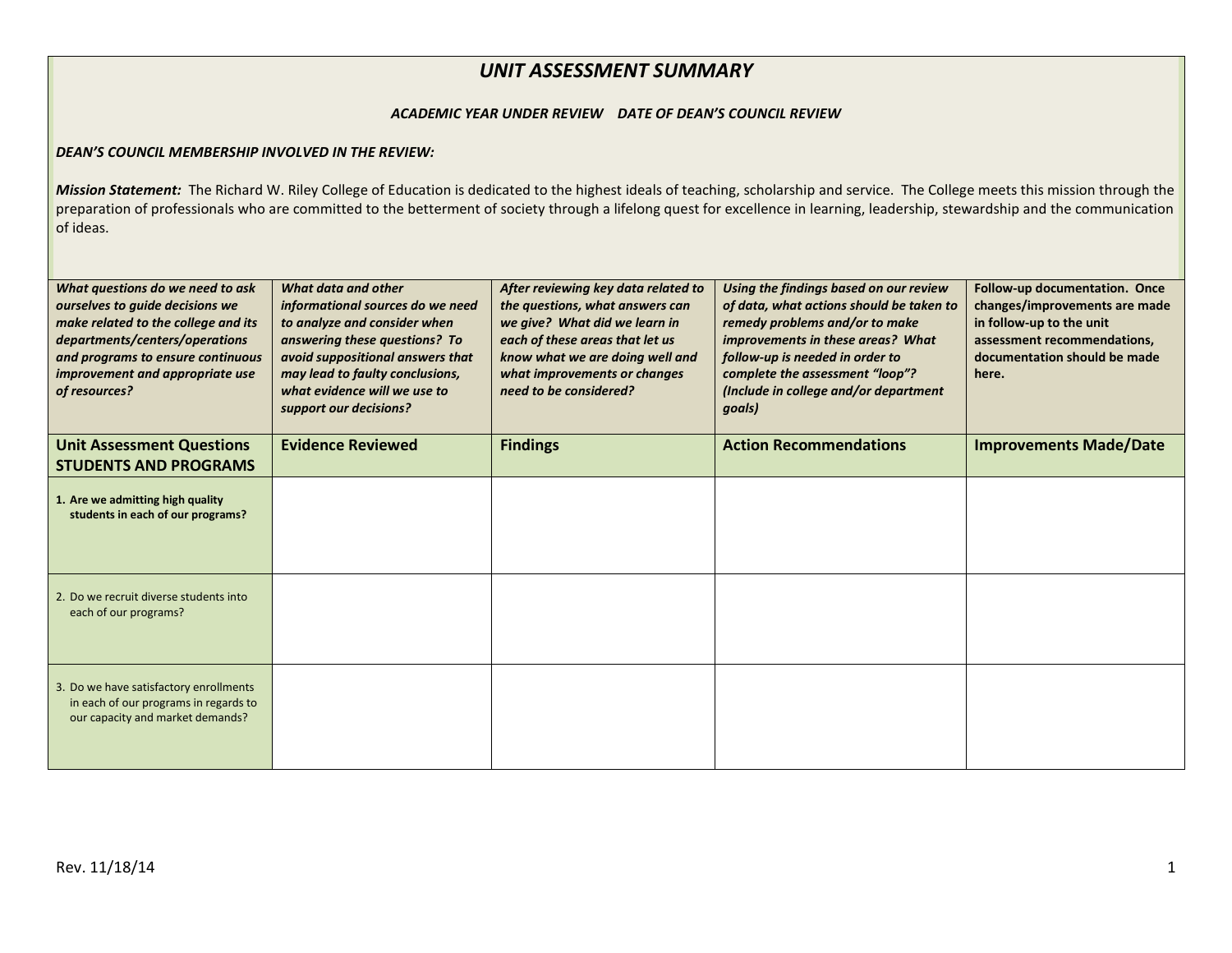| What changes and improvements<br>4.<br>have occurred in programs and<br>units? And what data was used to<br>support those changes?    |                          |                 |                               |                               |
|---------------------------------------------------------------------------------------------------------------------------------------|--------------------------|-----------------|-------------------------------|-------------------------------|
| How well are we monitoring<br>5.<br>student progress at transition<br>points? What does this information<br>tell us?                  |                          |                 |                               |                               |
| How well are we supporting<br>6.<br>student retention and completion<br>in our programs?                                              |                          |                 |                               |                               |
| 7. Are we providing field/clinical<br>placements that are high quality?                                                               |                          |                 |                               |                               |
| 8. Do our graduates, their employers,<br>and other relevant external<br>constituent's report that our<br>graduates are well prepared? |                          |                 |                               |                               |
| 9. How well are our students<br>performing on required licensure<br>tests?                                                            |                          |                 |                               |                               |
| 10. How do our students perform on<br>measures of professional<br>dispositions?                                                       |                          |                 |                               |                               |
| <b>Unit Assessment Questions</b><br><b>FACULTY</b>                                                                                    | <b>Evidence Reviewed</b> | <b>Findings</b> | <b>Action Recommendations</b> | <b>Improvements Made/Date</b> |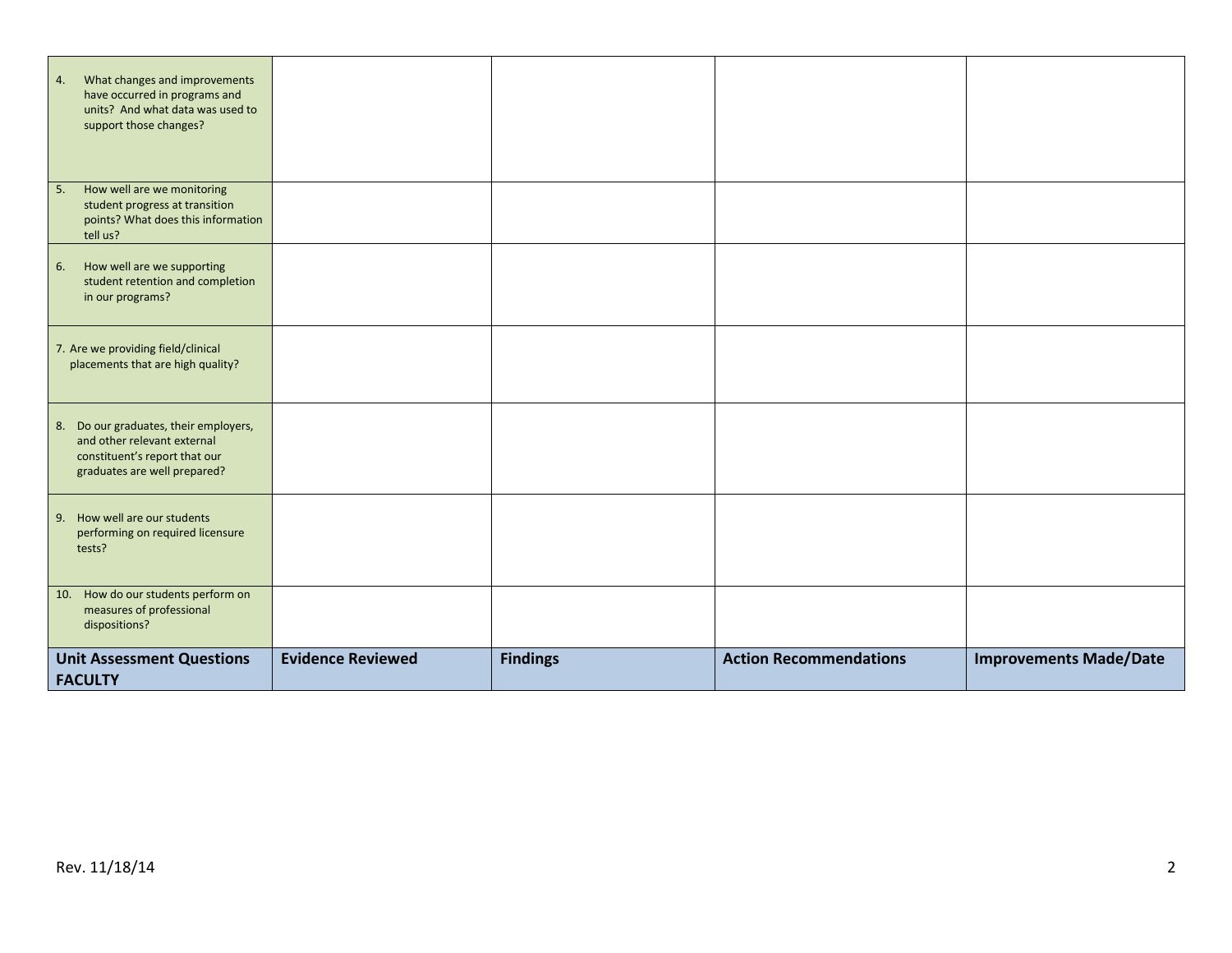| 11. Do we have a sufficient number of<br>faculty in each program area to<br>deliver quality programs to our<br>students? |                          |                 |                               |                               |
|--------------------------------------------------------------------------------------------------------------------------|--------------------------|-----------------|-------------------------------|-------------------------------|
| 12. Are we able to recruit quality<br>faculty?                                                                           |                          |                 |                               |                               |
| 13. Are each of our programs supported<br>by faculty who are accomplished in<br>teaching, scholarship, and service?      |                          |                 |                               |                               |
| 14. Are faculty engaged in field-based<br>service and/or research?                                                       |                          |                 |                               |                               |
| <b>HOLD</b>                                                                                                              |                          |                 |                               |                               |
| 15. Are faculty teaching loads balanced<br>across areas and generating<br>sufficient credit hours?                       |                          |                 |                               |                               |
| 16. Are faculty successful in achieving<br>tenure, promotion, and leadership<br>positions?                               |                          |                 |                               |                               |
| 17. Do we have sufficient racial/ethnic<br>diversity in our faculty?                                                     |                          |                 |                               |                               |
| 18. Do our faculty engage in<br>professional development based on<br>individual, program and college<br>needs?           |                          |                 |                               |                               |
| 19. Are we retaining quality faculty?                                                                                    |                          |                 |                               |                               |
| <b>Unit Assessment Questions</b>                                                                                         | <b>Evidence Reviewed</b> | <b>Findings</b> | <b>Action Recommendations</b> | <b>Improvements Made/Date</b> |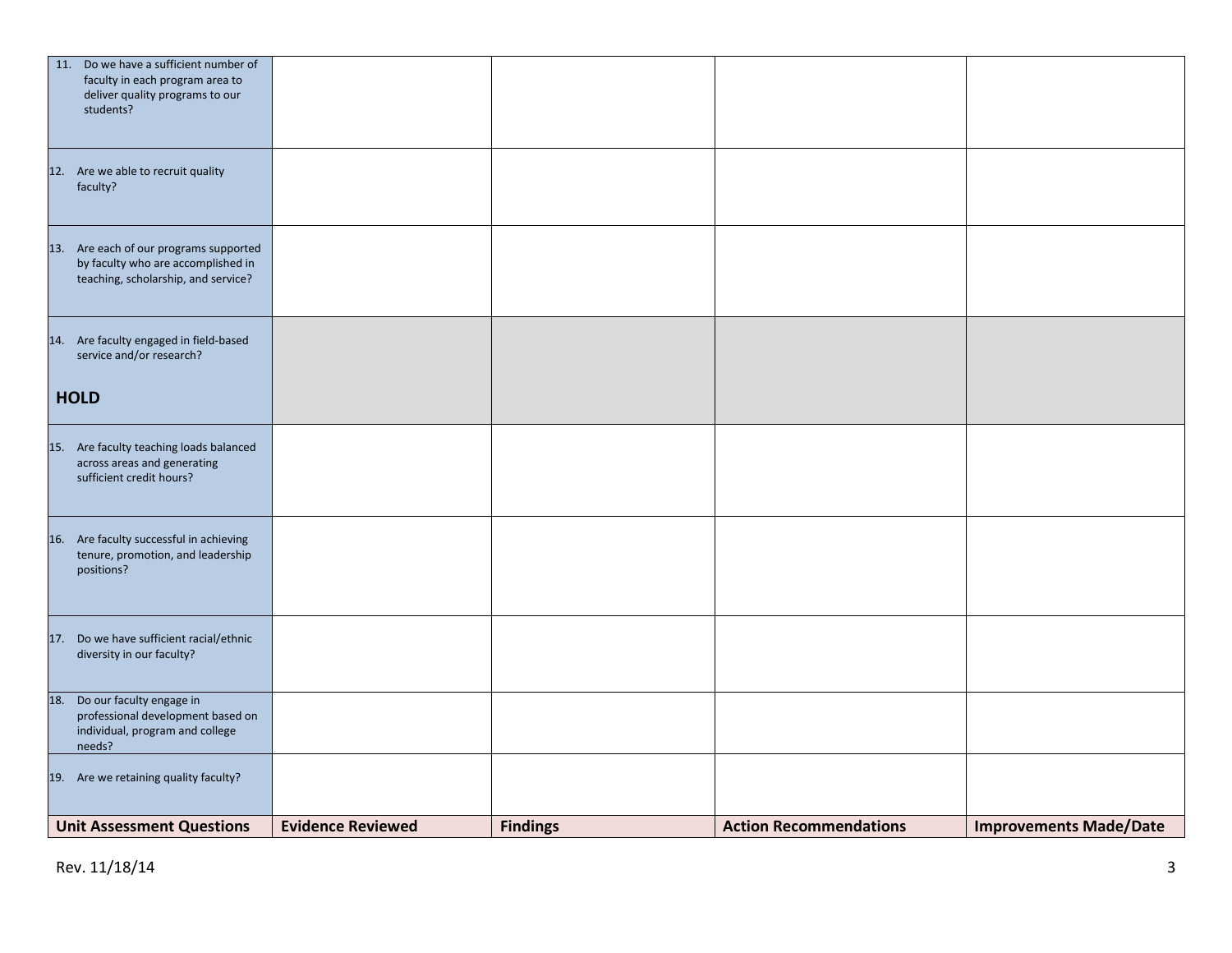| <b>STAFF</b>                                                                                                                     |                          |                 |                               |                               |
|----------------------------------------------------------------------------------------------------------------------------------|--------------------------|-----------------|-------------------------------|-------------------------------|
| 20. Do we have a sufficient number of<br>staff in our various departments and<br>centers to meet unit operation's<br>needs?      |                          |                 |                               |                               |
| 21. Are we able to recruit quality staff?<br><b>HOLD</b>                                                                         |                          |                 |                               |                               |
| 22. Do we have sufficient racial/ethnic<br>diversity among our staff?                                                            |                          |                 |                               |                               |
| 23. Do our staff members engage in<br>professional development based on<br>individual department/center and<br>college needs?    |                          |                 |                               |                               |
| <b>HOLD</b>                                                                                                                      |                          |                 |                               |                               |
| 24. Are we retaining staff members?<br><b>HOLD</b>                                                                               |                          |                 |                               |                               |
| <b>Unit Assessment Questions</b>                                                                                                 | <b>Evidence Reviewed</b> | <b>Findings</b> | <b>Action Recommendations</b> | <b>Improvements Made/Date</b> |
| <b>SERVICE/OPERATIONS</b>                                                                                                        |                          |                 |                               |                               |
| 25. Do our students receive the services<br>they need and are these services<br>provided in an effective and friendly<br>manner? |                          |                 |                               |                               |
| 26. Are complaints handled and<br>resolved in an efficient and<br>reasonable manner?                                             |                          |                 |                               |                               |
| <b>Unit Assessment Questions</b><br><b>BUDGET/RESOURCES</b>                                                                      | <b>Evidence Reviewed</b> | <b>Findings</b> | <b>Action Recommendations</b> | <b>Improvements Made/Date</b> |